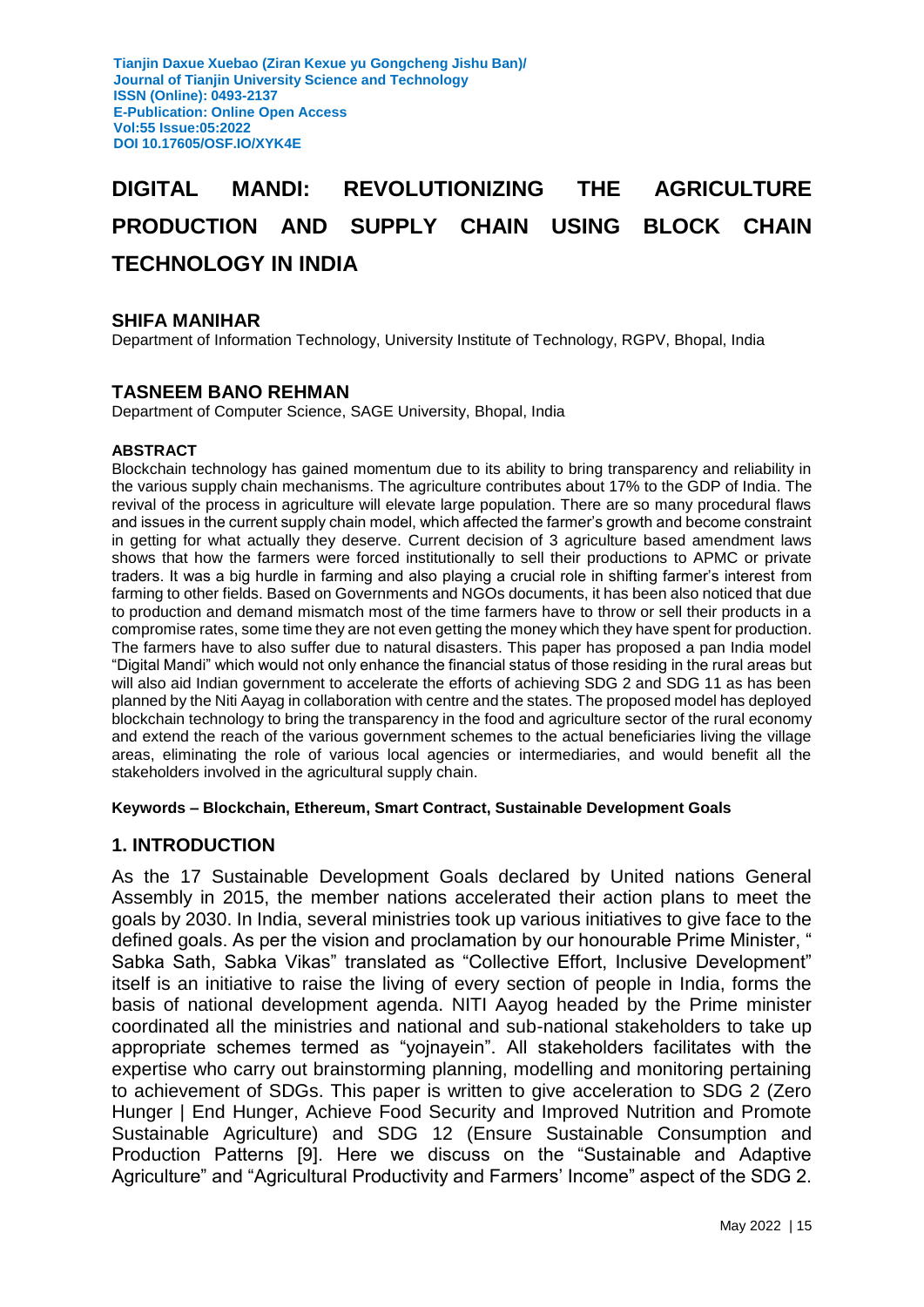As India is the agrarian economy, large section of the population is either directly or not directly connected with the agriculture. So, the area of concentration of this paper lies on the rural development whose intent is hidden in the escalating the income of the farmers who majorly are the residents of the rural areas. Financial inclusion for the agrarian population is a must in order to escalate the GDP. The major bottlenecks faced by Indian farmers is the uncertainty of the climate which leads to crop failures incurring huge loss to them, so proper insurance schemes are not reached to the original beneficiaries. Mostly farmers are not aware of the schemes run by government and failed to take advantage of it. Also, illiteracy among farmers makes them vulnerable to fall into malpractices planned by intermediaries. Also there exist several levels of gap between the government schemes and the farmers, this involves multi window clearances to achieve the benefits of the scheme. Poor and illiterate farmer fails to understand these multiple levels of paper work and are not able to improve their plight. Also government very often fails to reach the people at grass root level since multiple levels of governance and multiple levels of corruption does not let the farmers to reap the benefits of the insurance schemes. The ambiguity in the data issued by various governmental organizations further aggravate the situation. So there is in need of great transparency right from the provenance to the final destination (i.e. the real beneficiaries' farmers). Secondly, after production, when farmer normally goes to sell his crops, mostly he is not in direct contact with the traders. The intermediaries often take the advantage of the unawareness of the farmers, and purchase the crop at cheaper rates and sale at higher prices to traders. Farmers don't even get the advantage of MSP. So a direct interaction between the traders and the farmers is required. This has got both sided advantage, firstly farmer gets the fair price and the traders' gets exposure to multiple variety of crops, creating several choices. So satisfaction at both ends. So we need such a pan India platform which not only brings the government and the farmers closer, but also the farmers and the traders. This will also improve the financial status of even untouched areas of India where traders normally do not reach. Thirdly, such a transparent platform is required which allows farmers of the different areas to exchange their farming techniques and trade better quality seeds among themselves and practice adaptive and sustainable agriculture. As has been mentioned by Niti Aayog, 1.3 billion tonnes of food are wasted every year [9].That means there is overproduction of certain commodities or we can say there is gap between the demand and supply of the food grains. There is no proper assessment tool that evaluate how much the government has in the stock and how much is the future demand. There is in need of a common platform which is accessible by all stakeholders, and which gives actual stock information possessed by the government and the traders, also they can put up their demand on it. This will give exposure to the production patterns, and hence can improve it.

Several digital models has been proposed in the near past, both at the centre and the state level, to bridge the gap between all the stakeholders involved in the supply chain. For example, Integrated Marketing and Better Prices for Farmers in Karnataka, The Unified Market Platform (UMP) is the Online trading in agricultural commodities has escalated the farmer income. Not less than 1.4 million farmers had registered on the UMP till April, 2016 and reaped the benefits from a rise in prices due to the institution of online trading in 107 Agricultural Produce Marketing Committees throughout the state [11]. Also nearly 250 wholesale agricultural markets across 10 states have been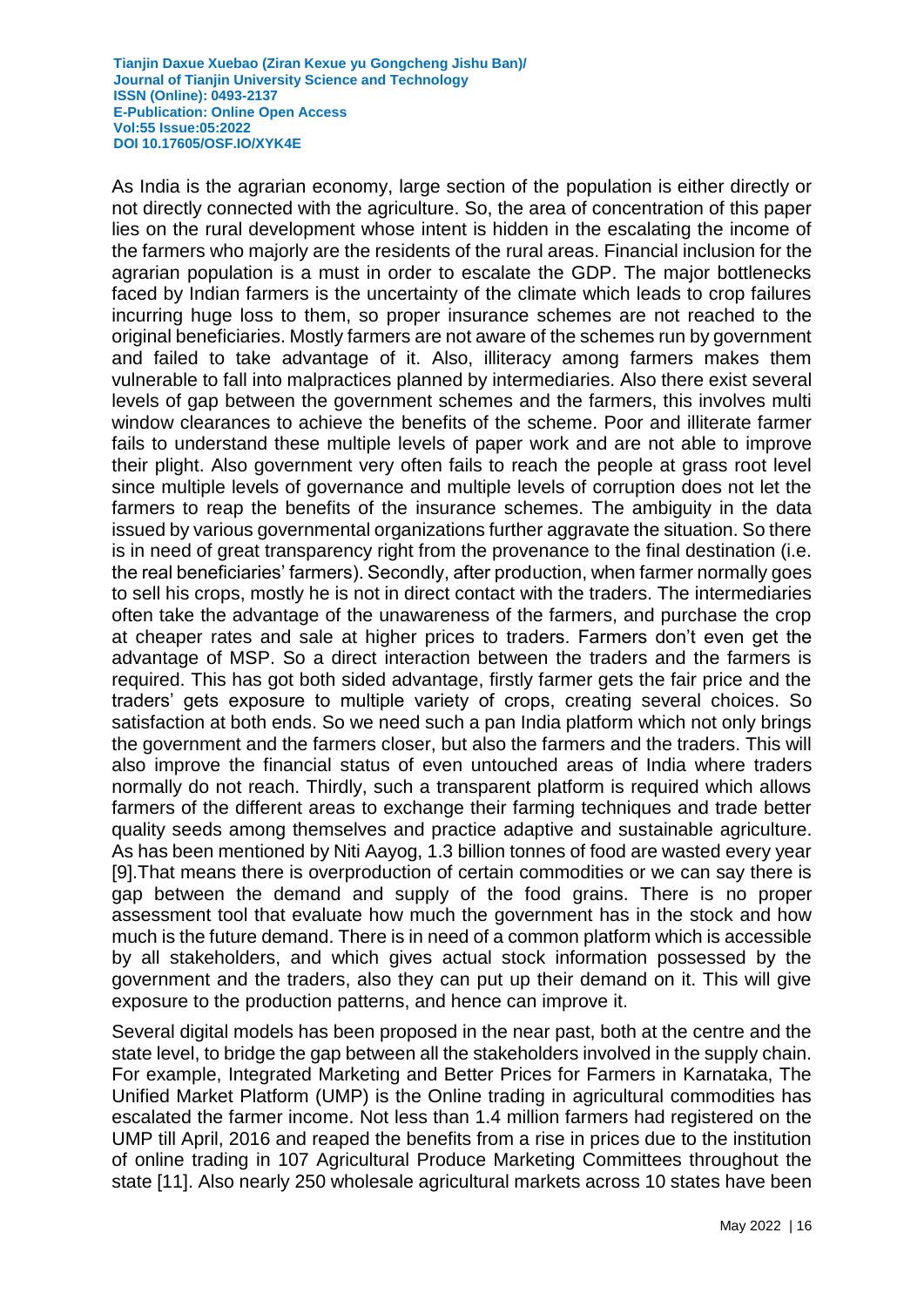integrated with the electronic National Agricultural Marketing Platform [11]. Also several IoT based digital solution has been proposed to enhance the productivity of the agriculture and understand the production patterns of various areas. But the basic purpose behind this paper is that lessening the distance between the government, the traders and the farmers, diminishing the role of intermediaries. Italian pasta and pesto sauce manufacturer, Barilla, has teamed up with IBM to tackle transparency and traceability in its pesto production cycle. From the cultivation, treatment and harvesting in the field to transportation, storage, quality control to production and then to the customer, all details are tracked and made available on a blockchain system that the customer can verify by scanning the pesto's QR code [7][12].The AgriDigital platform is a cloud-based commodity management application that has been built to be blockchain-enabled. The AgriDigital platform acts as a user interface with the blockchain protocol layer. The platform operates as the primary application layer for users to interact with the blockchain. It is a multi-participant commodity management platform and allows all the players across agricultural supply chain involving farmers, buyers, financiers and end-consumers to interact through a single platform and enables them to contract, deliver and make payments securely in real time [7][10]. Bringing transparency in the supply chain so that farmers get their fair price under the regulation of the government, and traders get exposure to multiple variety and quality of grains. This, in turn promotes the Food security as well since better quality products are brought in the market and due to government regulation involved, we have a record of how much grain traded and how much exist in stock, how much actual demand required for what grain, so this lessens the wastage of bulk of grain, which normally rot due to excessive purchase by the government and the traders.

This paper has proposed a model using Blockchain which ensures a transparent platform for all the stakeholders. The basic feature of Blockchain that it is ledger based technology, immutable, hence every transaction is recorded, nobody can misuse it or modify it, and each and every transaction can be viewed by every stakeholder at any point of time and at any level of supply chain, hence each and every transaction can be tracked. The model proposed is pan India model using Blockchain that not only provides a transparent platform, but also raise the income of the farmers residing in the rural section of the society, exchange best agricultural practices.

The rest of the paper is organized as follows: Section 2 covers some of the earliers studies carried out upto now in the field of agriculture using Blockchain. Section 3 describes a brief role of blockchain showing how it assures transparency and reliability. Section 4 describes the proposed algorithm in short. Section 5 describes the proposed agricultural supply chain model pertaining to government farmer and traders and gives insight to various modules made by us. Section 6 discusses the implementation details of the proposed model. Section 7 concludes the paper and proposes some future work in the project.

# **2. OTHER RELATED WORK**

[Hui Fang](https://www.researchgate.net/scientific-contributions/Hui-Fang-2178974513) et al. surveyed to study both techniques and applications of blockchain technology used in the agriculture sector and the technical elements, including data structure, cryptographic methods, and consensus mechanisms were explained, also the key challenges in many prospective agricultural systems and discuss the efforts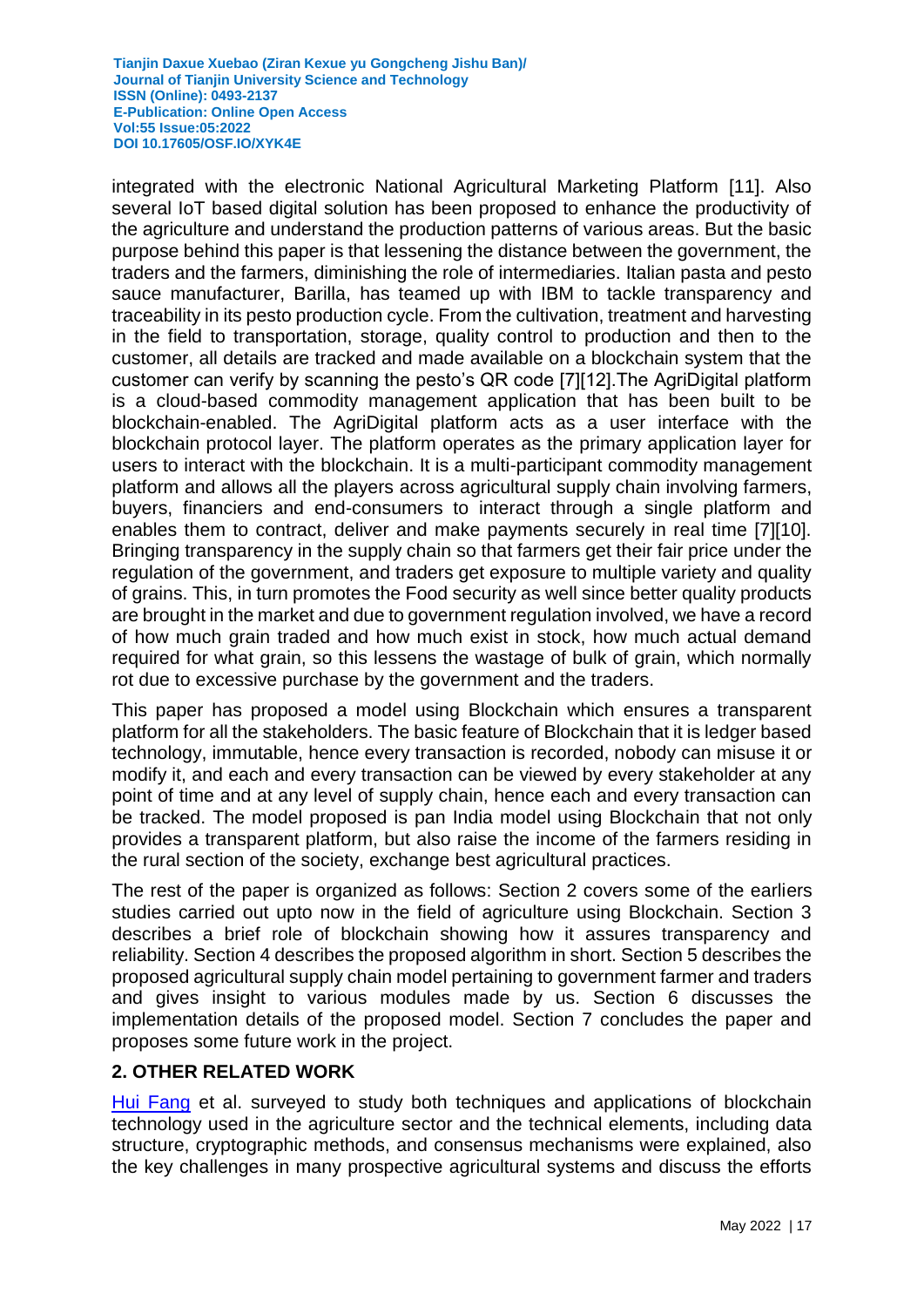and potential solutions to tackle these problems [1].Giovanni Mirabelli also collected and analysed the main contributions in the literature about the application of blockchain in the agricultural sector, focusing on food traceability issues [2]. A N Putri et al. recommended to use the latest technology called Hyperledger Blockchain and IOT so that they can make it easier to carry out the transaction process which benefits to farmers and consumers by creating the construction of a trusted distribution network that will bring a data transparency solution so that it can become a suggestion for the Semarang District Agriculture Service [3]. [Andreas Kamilaris](https://www.researchgate.net/scientific-contributions/Andreas-Kamilaris-70195963) et al. has discussed the impact of blockchain in agriculture and food supply chains and existing challenges involve accessibility, governance, technical aspects, policies and regulatory frameworks [4]. Vinay Surendra Yadav et al. review the applications of blockchain in agriculture field from all major databases ranging from Web of Science to Scopus. Also reviewed the recent trends about blockchain research in agriculture and subsequently provides future research directions [5].Yu-Pin Lin reviewed blockchainbased concepts associated with ICT-based technology also proposed a model ICT eagriculture system with a blockchain infrastructure is proposed for use at the local and regional scale [6].

Several such studies has been done by many researchers, but this paper proposes a working model which encompass the pan India and strengthens interstate relationships.

# **3. ROLE OF BLOCK-CHAIN**

Blockchain is a shared, immutable ledger that provides the facility that enables the process of recording transactions and tracking assets in a business network. An asset can be physical (a house, a car, cash, land) or immaterial (intellectual property, patents, copyrights, branding). Almost everything that has value can be tracked and traded on a blockchain network, reducing risk and cutting costs for all involved stakeholders [8]. A blockchain network has the following key characteristics:

- Consensus: For a transaction to be valid, all participants must agree on its validity [8].
- Provenance: Participants know where the asset came from and how its ownership has changed over time [8].
- Immutability: No participant can tamper with a transaction after it has been recorded to the ledger. If a transaction is in error, a new transaction must be used to reverse the error, and both transactions are then visible [8].
- Finality: A single, shared ledger provides one place to go to determine the ownership of an asset or the completion of a transaction [8].
- The four concepts pertaining to Blockchain are as follows:
- Shared Ledger With a shared ledger, transactions are recorded only once, removing the repetition of effort [8].
- Permissions Blockchains can be either permissioned or permission less. By making use of permissioned blockchain, each participant is facilitated with unique identity, which empowers the use of policies to constrain network participation and access to transaction details [8].
- Smart Contract A smart contract is an agreement or set of rules that administer a transaction; it is embedded in the blockchain and is implemented automatically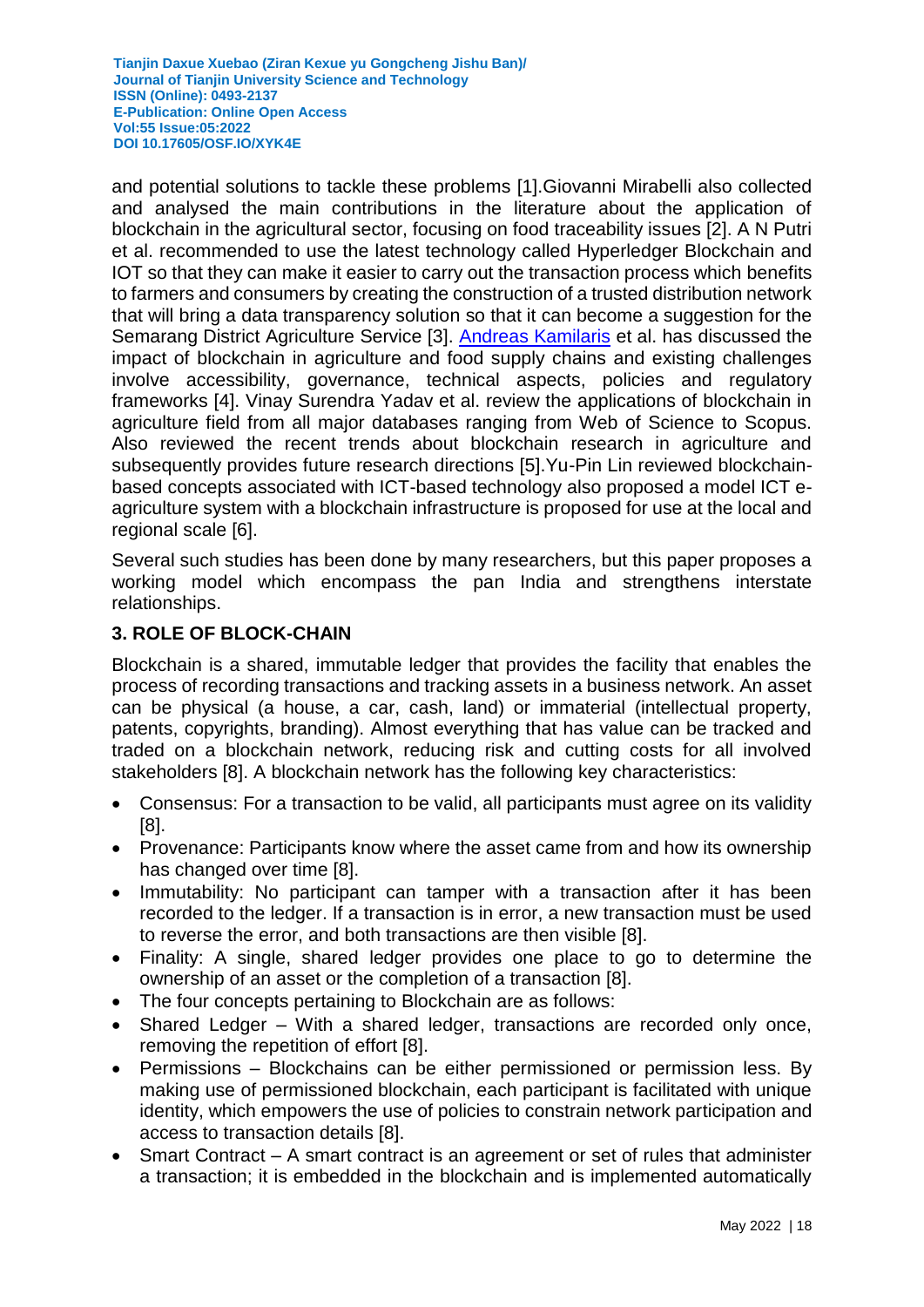as part of a transaction [8]. In the decentralized application all the data and transactions are to be stored on the public blockchain. Thus the blockchain acts as the database of the project providing the security, transparency and immutability to all the data and records. But there must be a logic layer which defines how the data should be stored and fetched from the blockchain. The smart contract acts as this logic layer. Smart contract is deployed on the programmable blockchain and is executed on the virtual machine of the blockchain by the network of miner nodes. In smart contract we have defined classes and types of data objects, data structures to efficiently store and process data, functions which define how to make new transactions, verify transactions, update data structures and fetch data from blockchain. Most importantly these functions contain those constraints and checks that prevent fraud transactions from happening on the platform.

 Consensus – In such a network where participants are known and trusted, transactions can be verified and committed to the ledger through consensus (agreement) [8].

# **4. PROPOSED MODEL**

# **4.1. AT THE GOVERNMENT LEVEL –**

In this model using the blockchain technology the government's role would be to deliver a safe and trustable network for trading of crops, to minutely notice the transactions occurring between different stakeholders taking part in the process and to resolve any complaints and conflicts if they arise at any stage of the food supply chain.

The government will now directly communicate and implement its schemes through this platform and all the information and record will be transparent and visible to everybody. The blockchain provides ultimate security and nobody can mutate or tamper with any data stored on the blockchain. All the computation and recording of new transactions take place on the blockchain through the consensus of a large network of nodes executing the smart contract on virtual machine running on a distributed network.

The model will be implemented such that the government will host a website which will act as an interface between the public blockchain and its users who are the farmers, traders, shipping companies, distributers, cold storage companies, groceries, end consumers and the government itself. All the participating actors will access the blockchain by registering and making their account on this government portal. This portal will provide the interface for preforming various actions and on the backend all the records will be stored on a public blockchain. The government can use either Ethereum blockchain or the hyper leger blockchain for implementing the architecture. We have used Ethereum blockchain. The backend logic of the website is built as a smart contract which is deployed on the public blockchain. The government will now just need to maintain the front end of the website and the smart contract once deployed on the blockchain will now be executed by the blockchain network. All the computation and storing of the data takes place in the blockchain network itself so the government will not need to maintain its own data centers or purchase services for this purpose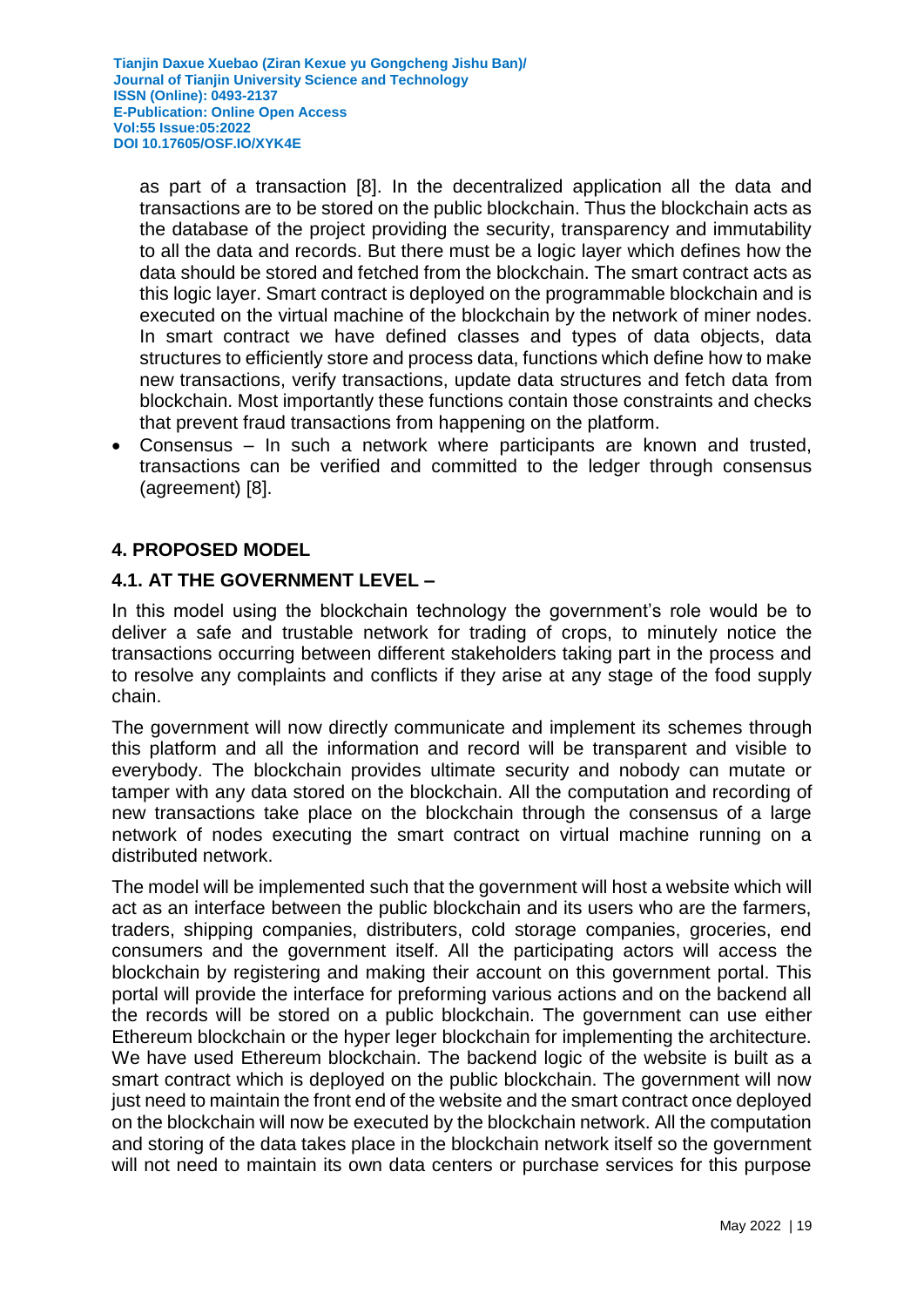anymore. The government will invest in the blockchain and will pay for all the transactions that will take place on it as the blockchain itself does not work free of cost and the miners get their own proportion of money. The government will need to maintain its own repository of the crypto currency supported by the blockchain such as Ethercoin in case of Ethereum. The whole procedure for the government model can be depicted in the flowchart as shown in the figure 1.



Fig.1. Government Model

# **4.2. AT THE FARMER LEVEL –**

Farmers will register through government institutions such as Gram Panchayat/Cooperative Bank/Samiti/Mandi or we can say local regulatory authority. Each registered farmers will be issued a ledger in which they have to enter details of their crop production details. The farmers will need to fill their details such as the amount of their yield, the types of crops they have produced, the location of their farming land, agricultural methods and practices used, fertilizers and pesticides used, the quality of their crop, the yield produced in previous seasons and the total expenditure, income and losses in their corp. If any damaged is caused to their crop they need to fill the details of their losses and the degree of damage caused, the cause of and category of damage and the sum of losses. The whole procedure for the farmer model can be depicted in the flowchart as shown in the figure 2.



**Fig.2. Farmer Model**

# **4.3. AT THE TRADER LEVEL –**

Trading companies will be able to register through government regulatory authority.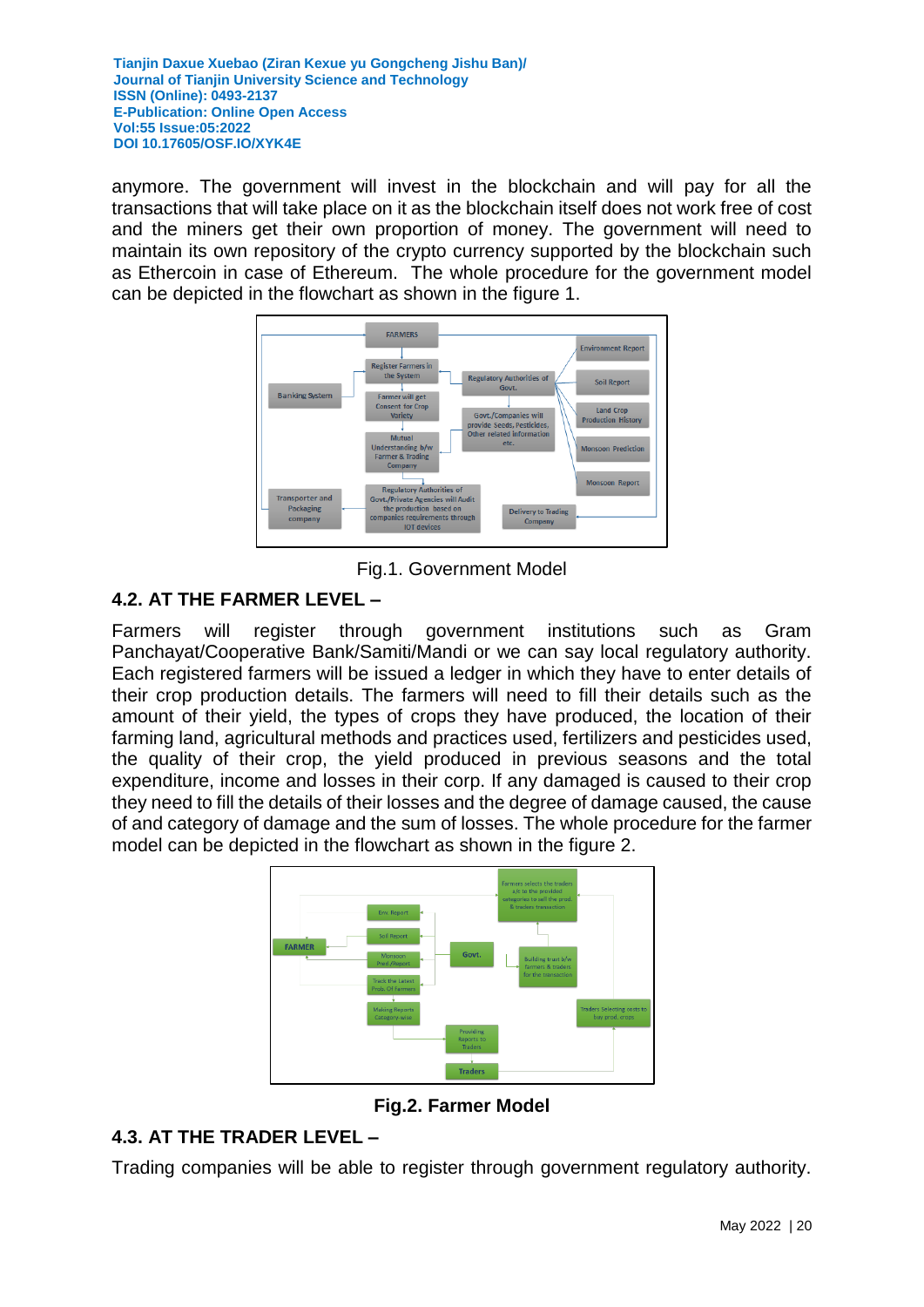Each registered trading company will be issued a ledger in which they have to enter details of their requirements and needs, the details such as when they need to be delivered, the amounts of crops and the types of crops and what are their other demands.

The traders will get ability to perform various searches and market surveys with the help of the blockchain sitting in their offices. The portal will allow them to perform various queries and access information about the details of various crops, total yields, availabilities in their nearby regions, the details of the farmers, the complete details of the crops, etc. This platform will not only provide a secure medium of transactions and accessing information but will allow them to directly communicate with the farmers removing all the middle man, local bodies and intermediaries. The whole procedure for the trader model can be depicted in the flowchart as shown in the figure 3.



**Fig.3. Trader Model**

# **4.4. ROLE OF SMART CONTRACT –**

The smart contract represents the core logic of the project. Instead of having a centralized server in the back-end all the data are being stored on a decentralized ledger and being processed on a virtual machine running on a network of miner nodes. The smart contract serves as the back-end logic that defines how the new transactions will be validated, which data structure will be used to store data, how data will be mapped with users and how data will be fetched from the blockchain. The smart contract itself is stored on the blockchain and executes on the virtual machine of blockchain. In smart contract we have defined classes for farmers and traders and functions which define how the objects of these classes will interact with each other and how data will be stored and processed. The functions defined on the smart contract contain those Boolean expressions which determine that a transaction is legal or not. These pre-defined terms and conditions will prevent any fake or illegal transaction from happening on the platform. Some of the primary conditions that have been defined in the smart contract are –

- The farmer cannot sell the same produce multiple times to different traders. That is once a farmer has sold his crop and the transaction has been verified and recorded on the blockchain, the farmer cannot commit fraud by selling it again to some other trader thus causing inconsistency in the database.
- The trader cannot underpay a farmer and similarly the farmer cannot demand an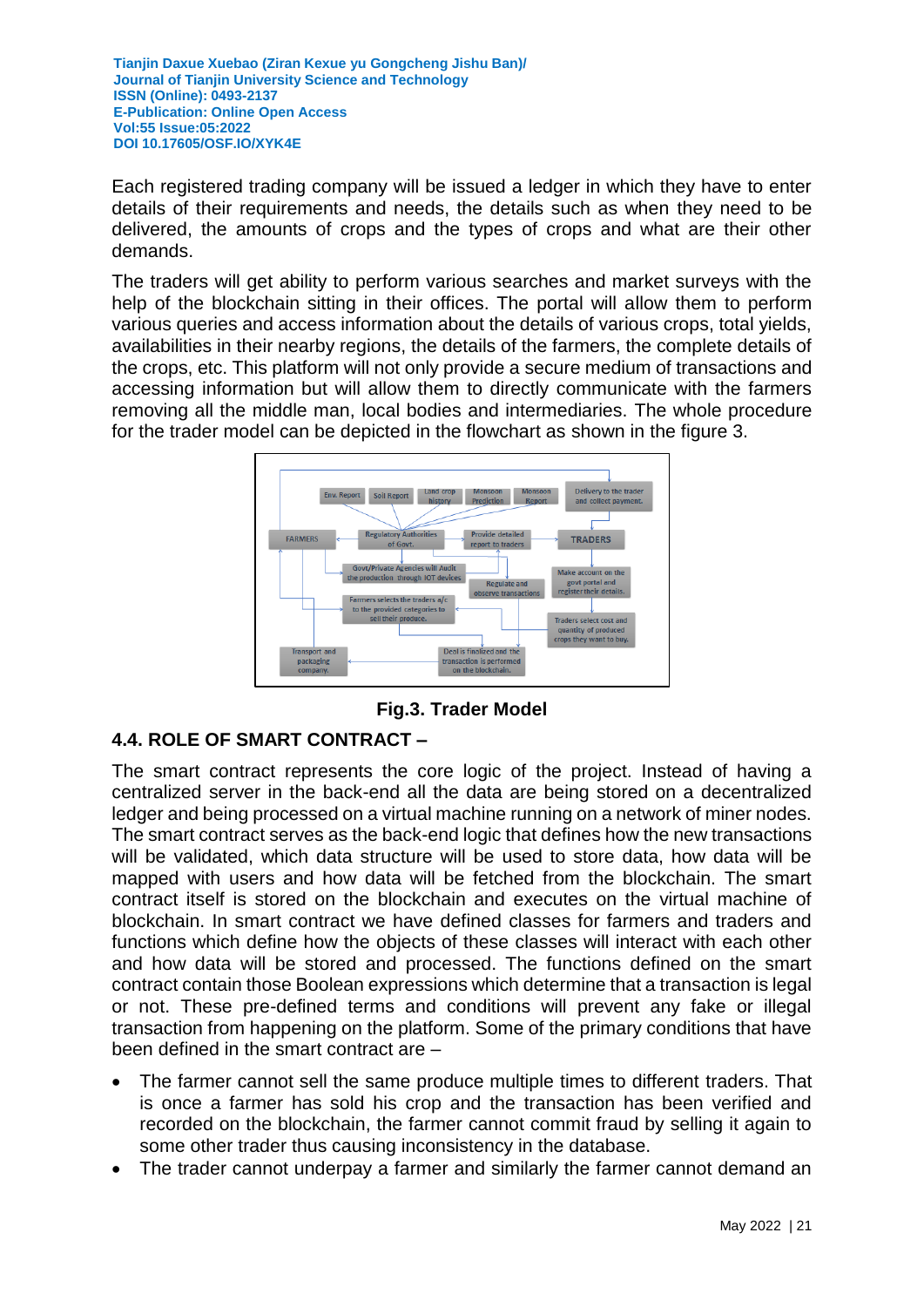excessive amount for his crop. That is the buying and selling of any particular crop can only happen in legal range of price decided by the government.

The farmer or trader cannot provide any fake information on the platform. For example a farmer trying to do fraud by filling fake information about his crop on the platform and not delivering same to the trader. In this case since all the transactions and activities are being recorded on the blockchain, they cannot be tampered with and all the activities can easily be traced. Thus helping the authorities to track all the transactions of the farmer and taking appropriate action on him. Similarly a trader trying to cheat by doing fake transactions can be easily tracked. In future, the process can be made more trustworthy and accurate by using IOT devices and sensors to capture the details to be stored on the blockchain.

### **5. PROPOSED ALGORITHM**

- 1. Registration of Farmers–
- a. Farmers register through government local bodies like Gram Panchayat.
- b. Farmer is issued a ledger to enter all the details of his crops.
- c. Government's regulatory authorities and local banking system will authorize and approve the farmer.
- d. Based on feedback from government agencies such as environment report, soil report, land crop production history, monsoon prediction and related report government will register the farmer for specific category.
- 2. Registration of Traders–
- a. Traders will register through portal (Digital Mandi).
- b. Traders will be issued a ledger to enter all the details of his trading interest and requirements.
- c. Government's regulatory authorities and banking/financial system will authorize and approve the trader.
- d. Government verifies and authenticates the registration of traders. It can also abort the account of any user if not found suitable.
- e. Bank or financial body guaranteed for traders (Based on their mechanism).
- 3. Various statistics and reports are made available to the stakeholders –
- a. Different reports such as weather report, soil fertility report, monsoon report, rainfall prediction and land crop history data is made available to the stakeholders.
- b. Farmers can visit the platform and get to know the current trend in price rates of various crops.
- c. Traders can analyze the statistics of availability of crops in different regions.
- 4. Traders search for crops to buy –
- a. Traders specify various demands and preferences such as the cost, quantity, region, and variety of crop they wish to purchase.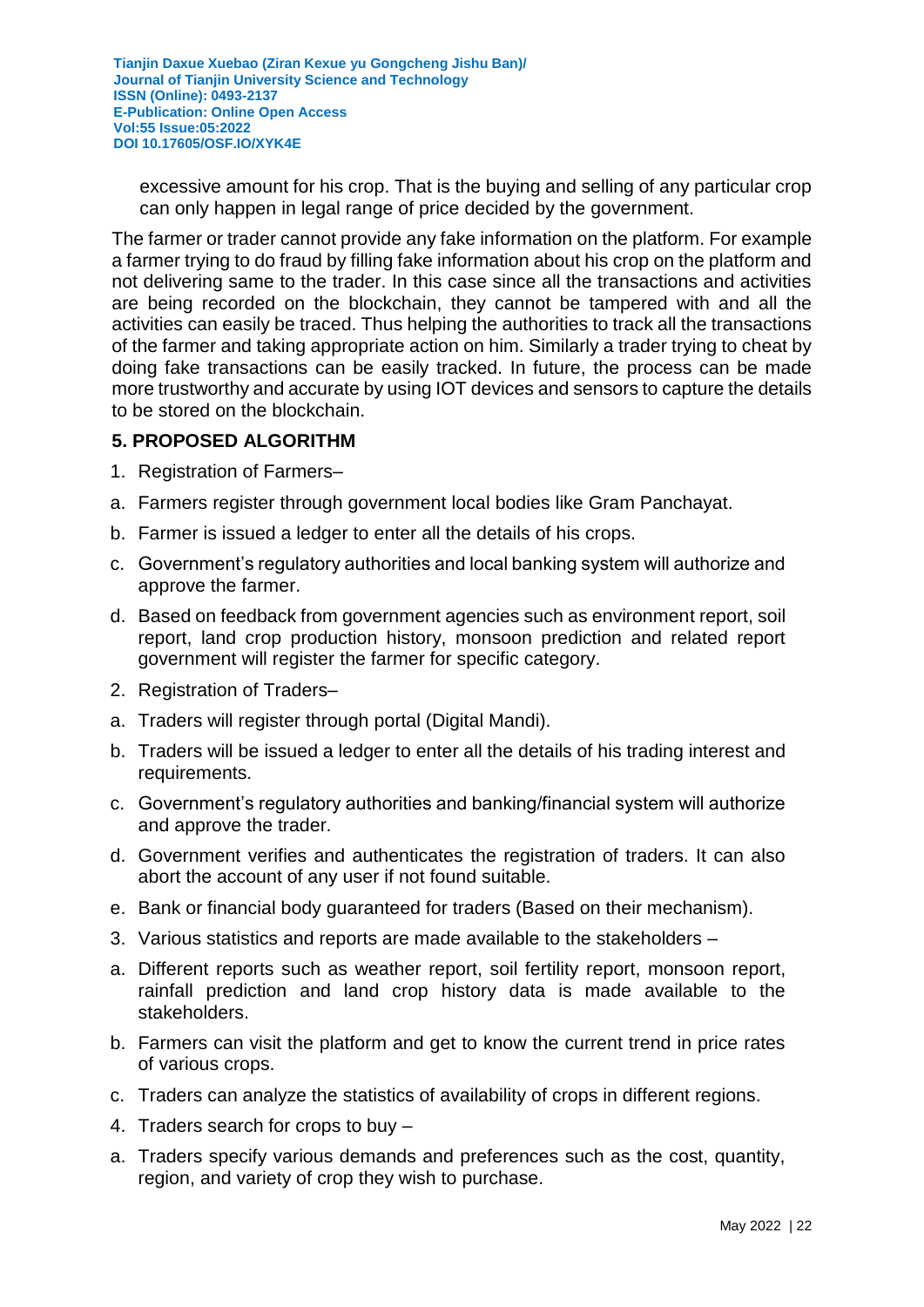- b. Traders use the platform to search for farmers and make purchase offer to them.
- 5. Government monitor and control the trading of crops –
- a. Government monitors the transactions taking place on the platform.
- b. Government updates the smart contract and specifies the constraints and conditions under which legal transactions should happen such as declaring MSP for various crops.
- 6. Negotiation –
- a. Farmer gets notification about the traders who wish to purchase from them.
- b. Farmer selects trader to whom he wishes to sell and accepts the offer.
- c. Farmer and trader negotiate on the price of crop and reach a deal.
- i. If the deal is outside the constraints defined by the government, the transaction is not verified by the smart contract and the transaction gets failed.
- ii. If the deal is according to the government defined constraints and conditions, smart contract approves the transaction and it gets successful and gets recorded on the blockchain.

# **6. IMPLEMENTATION DETAILS OF PROPOSED MODEL**

When the user opens the platform in his browser window he is basically interacting with the front-end web application which is built using Angular JavaScript, HTML, CSS and bootstrap framework and is hosted on a web hosting service or a cloud. This website is playing the role of interface between the user and the blockchain. The blockchain at the back-end is a permission-less public blockchain platform which is programmable, that is the developers can write logic into the blockchain in form of smart contracts. The figure 4 depicts the introduction about our website, and the services provided by the websites is depicted in figure 5.

In the front-end module, a special service named *"BlockchainService"* has been defined which would link the complete front-end with the back-end blockchain. This service would import the relevant library for the specific blockchain platform (for example, for Ethereum blockchain the web3.js library is imported). This library acts like an API for interacting with the blockchain and contains an object called *"Contract"* which represents the actual smart contract stored on the blockchain and allows us to call the functions of the smart contract and interact with it. In the *"BlockchainService"* a function *"ExecuteTransaction()"* has been defined which in its definition calls the functions of the smart contract with the corresponding arguments. Each time the *"ExecuteTransaction()"* function is called a new transaction is made on the blockchain. A new transaction is generated each time the user performs certain activities on the website such as registering a new user, registering the details of the produce, making a query about crops, making a purchase request for a crop, accepting orders, making payments, acknowledging delivery, requesting statistics and graphs about crop production, defining new constraints via admin mode etc. For each new transaction the *"ExecuteTransaction()"* function is called and the details entered by the user and his blockchain public address key are passed as parameters to the function. For example if a farmer registers himself on the website and enters his details and ID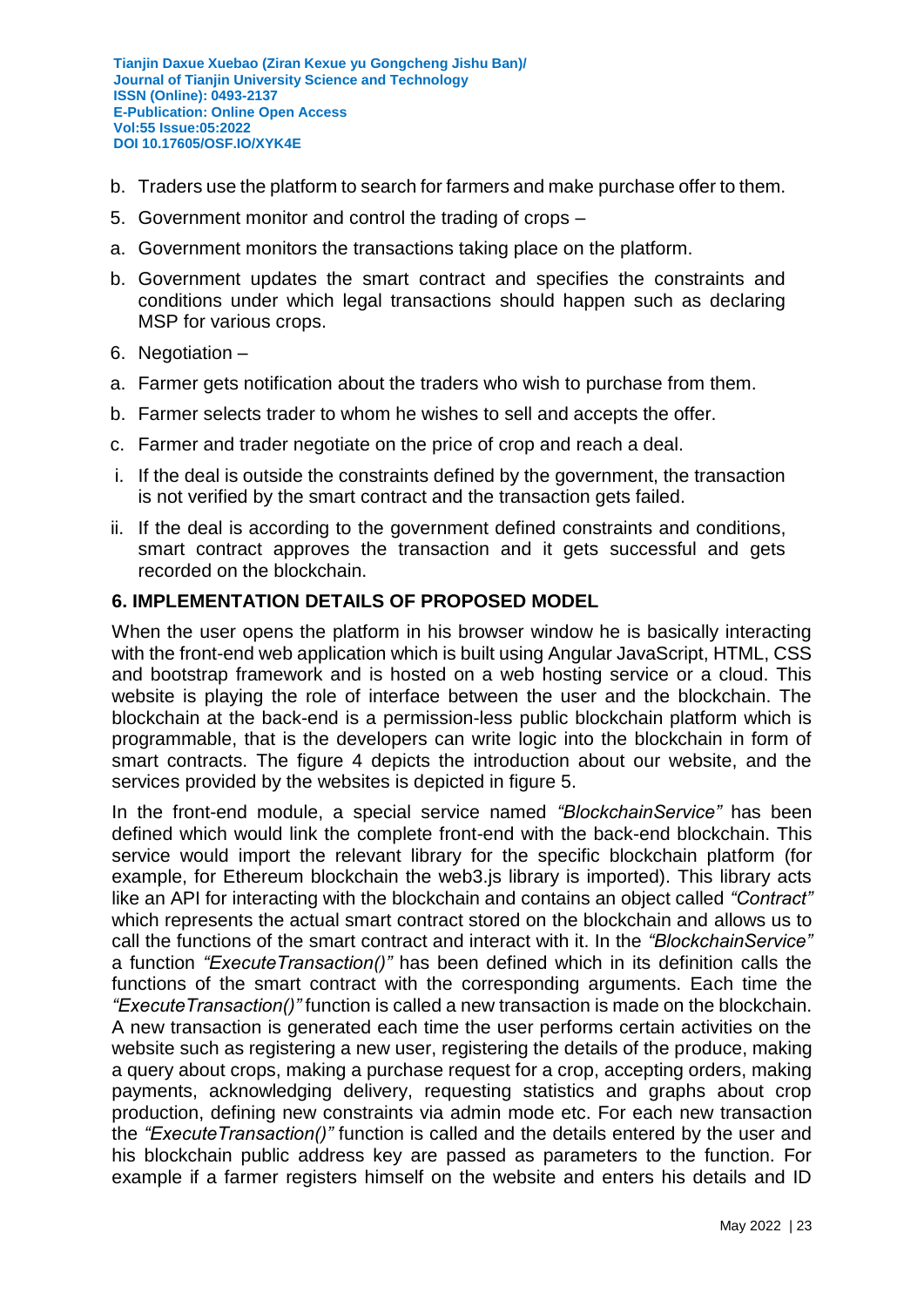number and the details of his produce he wishes to sell. All this information and the farmer's public key address will be passed as parameters to the *"ExecuteTransaction()"* function which in turn would call the *"RegisterFarmer()"*  function of the smart contract.

| <b>DIGITAL MANDI</b>                                                                                                                                                                                                                                                                                                                                                                                                                                                                                                                                                                                                            | los-in / Sign-up<br>Contact Us<br>Senices                                                                                                                                                                                                                                                                                                                                                                                                 |
|---------------------------------------------------------------------------------------------------------------------------------------------------------------------------------------------------------------------------------------------------------------------------------------------------------------------------------------------------------------------------------------------------------------------------------------------------------------------------------------------------------------------------------------------------------------------------------------------------------------------------------|-------------------------------------------------------------------------------------------------------------------------------------------------------------------------------------------------------------------------------------------------------------------------------------------------------------------------------------------------------------------------------------------------------------------------------------------|
| <b>AROUT US</b>                                                                                                                                                                                                                                                                                                                                                                                                                                                                                                                                                                                                                 |                                                                                                                                                                                                                                                                                                                                                                                                                                           |
| Business networks today are often inefficient because each participant in<br>the network keeps records, or a ledger, of all transactions between all the<br>parties that the business interacts with. This process is expensive because<br>of duplication of effort and intermediaries adding costs for their services.<br>One solution to this problem is blockchain, which provides a shared ledger<br>technology that allows any participant in the network to see the one system.<br>of record, or ledger. By using blockchain technology, businesses can benefit.<br>from a more efficient transfer of goods and services. | Other Features includes the information related to farming and agriculture<br>can be available here. Reports including soil report, environment report,<br>monsoon report, monsoon prediction report also will be provided with<br>reqular updates. Information and reports will be based on the location.<br>chosen by the user or farmer.<br>Note: This website is only made for educational and learning purposes.<br><b>Know More</b> |
| > This Platform will help farmers to get rid of traditional ledger system to<br>maintain crop production and export details.                                                                                                                                                                                                                                                                                                                                                                                                                                                                                                    |                                                                                                                                                                                                                                                                                                                                                                                                                                           |
| - Farmers will get insurance facilities directly from government. No Role.<br>for the local bodies and middle man                                                                                                                                                                                                                                                                                                                                                                                                                                                                                                               |                                                                                                                                                                                                                                                                                                                                                                                                                                           |
| The distributed ledger would help in potentially reducing cost of doing<br>business. These savings could be passed on to traders in the form of<br>lower commissions and fees.                                                                                                                                                                                                                                                                                                                                                                                                                                                  |                                                                                                                                                                                                                                                                                                                                                                                                                                           |
| The Central authority can keep an eye on all the activities including<br>trades, production, supply etc.                                                                                                                                                                                                                                                                                                                                                                                                                                                                                                                        | Activate Windows<br>Go to Settings to activate Windo                                                                                                                                                                                                                                                                                                                                                                                      |

**Fig.4. Module representing the Information about the Digital Mandi**

The smart contract defines primarily four data types - Crop, Farmer, Trader and Transaction. It contains an array of Crop objects to store information about various crops, an array of Farmer objects to store details and records of farmer accounts, an array of Trader objects to store details and records of Trader accounts. The array of Transaction objects store the transactions of crops happening on the platform. These transaction objects have a life cycle as follows –

- 1. A new Transaction object is created when the trader makes a purchase request for a particular crop to any farmer. The corresponding Trader object and Farmer object are linked with this Transaction object. The Transaction object contains all the details such as how much quantity the trader wishes to purchase and how much price does he offer for purchase.
- 2. The farmer gets a new crop purchase request notification in his account. He can view the details of the request and view the trader's profile as well. Here he gets the options to accept or decline the request. If he declines, the transaction terminates and the TransactionFail flag of the Transaction object is set to True.
- 3. If the farmer accepts the offer he gets an option to negotiate with the trader for the price of the crop. He can also communicate with the trader.
- 4. When both the farmer and trader mutually agree on the price and click the Accept Deal button. The Deal is finalized and the TransactionSuccessful flag is set. When the crop is delivered to the trader he acknowledges the delivery and the TransactionCompleted flag is set to True.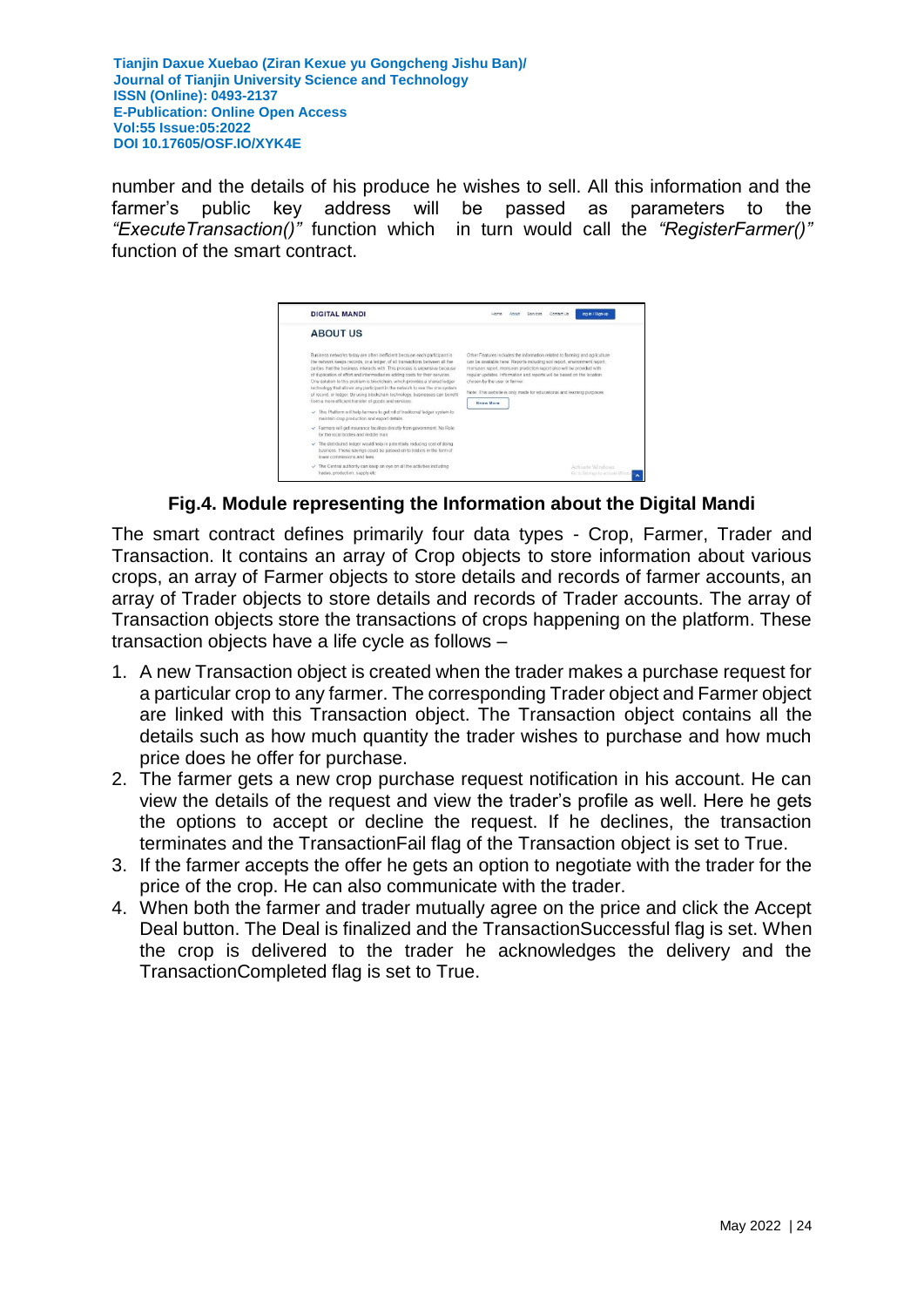| <b>DIGITAL MANDI</b>                                                                                                                       | <b>HOTH</b>                                                                                 | log-in / Sign-up<br>Contact Us<br>About.<br>Services                       |
|--------------------------------------------------------------------------------------------------------------------------------------------|---------------------------------------------------------------------------------------------|----------------------------------------------------------------------------|
| <b>OUR SERVICES</b>                                                                                                                        |                                                                                             |                                                                            |
| <b>Crops: Prices and</b><br>Productions<br>Details about various crops, their demands,<br>prices and productions distributed across todia. | <b>Policies for All</b><br>Policies and facilities for both farmers and traders<br>in India | <b>Statitics and Reports</b><br>Report includes sell, monsoon reports etc. |
| <b>Blockchain in Agriculture</b><br>Details and user quide about how this platform.<br>works on Blockchain Technology.                     |                                                                                             | Activate Windows<br>Go to Settings to activate Wind                        |

# **Fig.5. Module representing the various services by Digital Mandi**

# **6.1. FARMER'S MODULE**

When the farmer successfully registers and logs into the platform, he gets to view his account, manage his profile, register his crop to sell, view and manage purchase requests etc. To make the process of selling and transacting more efficient and easy different sections have been defined in the farmer's account. These are as follows –

- Profile and History This section contains all the details of the farmer. Similar to the social networking sites, here the farmer gets to manage his profile and provide all details such as, his profile photo, name, age, region, state, details of his land and soil details etc. This section also contains all the history timeline of the farmer such as how much produce he has sold, what varieties of crops he has grown in past. How much yield he grows annually etc. When any trader is interested in purchasing from that farmer he can view his profile and history to get to know about him.
- My Crops Here the farmer can register the crops he wishes to sell. When he clicks on the Register Crop button he is navigated to a form where he has to fill all the details of his crop. The farmer has to select the type of crop from the list of crops in the drop down list. Then he has to fill all the details such as the quantity of produce, what fertilizers and chemicals has he used, for how much price per Kg he wishes to sell it and he can provide other details about his crop and can also upload pictures of his land and yield.
- Purchase offers Here the farmer can view all the completed and ongoing transactions and pending purchase requests. Once the farmer registers his crop on the platform various traders bid and make purchase offers to the farmers. In this section the farmer can manage all these requests. When the farmer opens a particular purchase offer he gets to view all its details such as what are the demands of the trader and he can also visit the trader's profile to get to know more about him. Then he can decide to accept or decline the offer. He can further communicate with the trader and negotiate the price as well.

# **6.2. TRADER'S MODULE**

- After the trader successfully registers himself on the platform he gets to log in and manage his profile. The trader's account contains two sections as follows –
- Profile and History This section contains all the details of the trader. Similar to the social networking sites, here he gets to manage his profile and provide all details such as, his profile photo, his name, name of his firm or company, his registration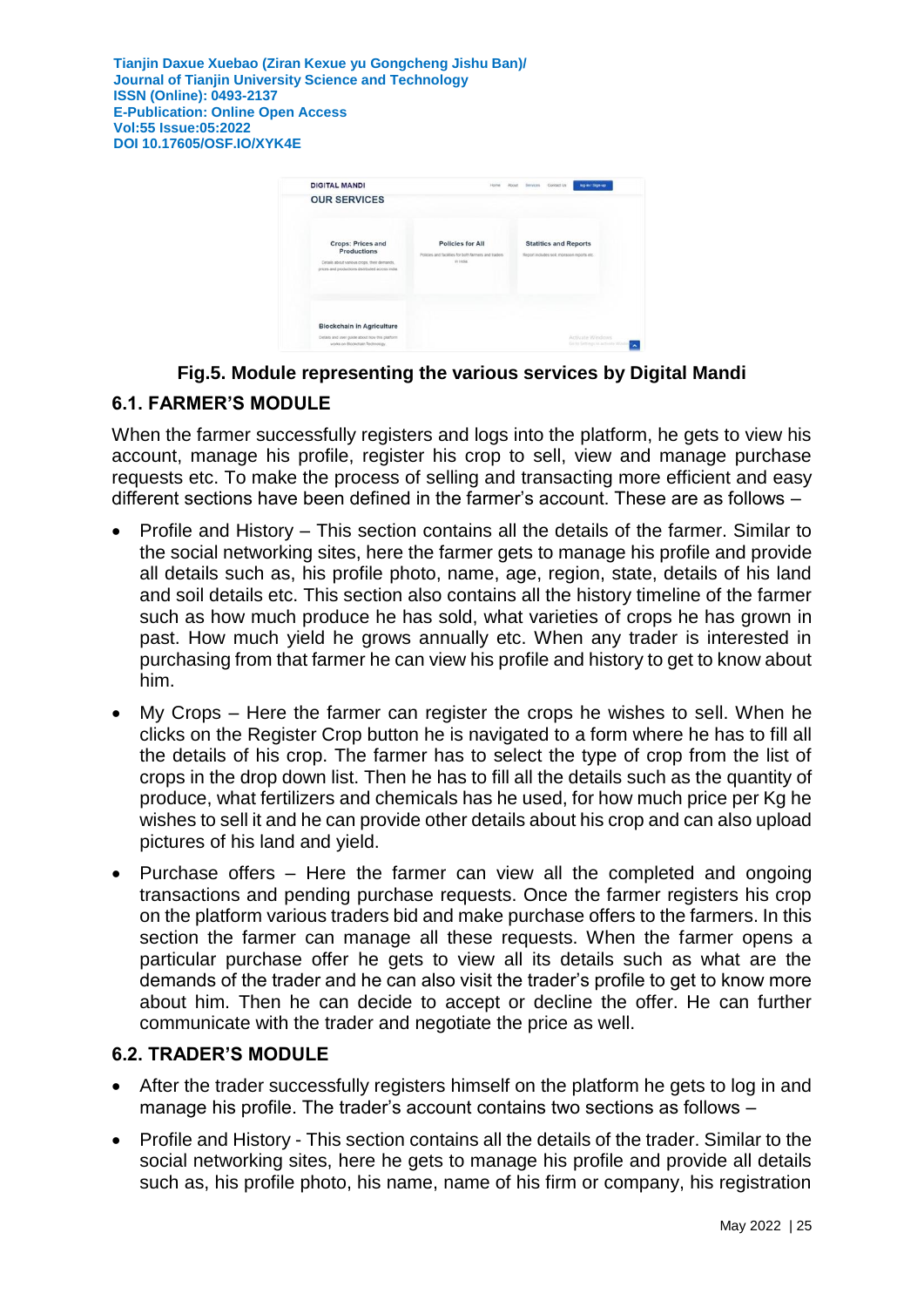number, his location etc. This section also contains the history timeline of the trader such as how much crop he has purchased in past, from which regions and what verities of crops he regularly trades in, etc.

• Purchase offers – Here the trader can view all the completed and ongoing purchase requests he has made on the platform. He can check at which stage his purchase request is i.e. accepted, declined, successful, completed.

# **6.3. GOVERNMENT CONTROL PANEL MODULE**

Similar to the Database administrator (DBA) who manages a database system, the government can give access to respected authorities to log in as admin and manage the platform. Only government permitted authorities can log into the government control panel through their password. Here the government can monitor the transactions happening on the platform and view the details of the users, manage their accounts and can monitor their activities. The main purposes are as follows –

- Authentication When a new user (farmer or trader) wishes to register on the platform, he creates a new account and fills his basic details. Then the local authority bodies need to verify his details and activate his account. Only after this the user will be able to log into the platform and start using it. Similarly the government can also deactivate any user's account.
- Defining constraints Whenever the government makes a new law or a "neeti" it can implement it here by defining and updating the constraints of the transactions. For example if the government wants to declare a minimum support price (MSP) for a particular crop, it can define a new constraint or update an existing one from here. The new transactions happening on the platform need to be according to these constraints otherwise they will not get verified by the smart contract and will not be stored on the blockchain. If any trader tries to buy a crop by paying less than the specified MSP, his transaction will automatically get failed. The government can define various constraints and rules and make changes through the control panel and enforce its laws and provide various benefits.

# **6.4. MARKETPLACE/MANDI MODULE**

Similar to e-commerce websites where the users can search for different products by applying various search filters for searching, the users can perform various searches for different crops on the platform. For example if a trader wants to search for a particular crop, he can navigate to the online Mandi and can search for that crop by selecting from a drop down list of crops. Then he can apply various search filters and specify his preferences such as the amount of crop he has to purchase, in what range of price he wishes to buy the crop, type or quality of the crop, region or state where the crop must be grown, fertilizers and irrigation method used in farming. After applying all these filters a list of farmers and crops will appear. The farmers who had registered that particular crop to sell will appear in this list with all the details of their produce. Here the trader can select from the list, view farmers profile and make purchase request to the farmer.

# **6.5. STATISTICS AND REPORTS MODULE**

Here the users can view various statistics, graphs and reports related to agriculture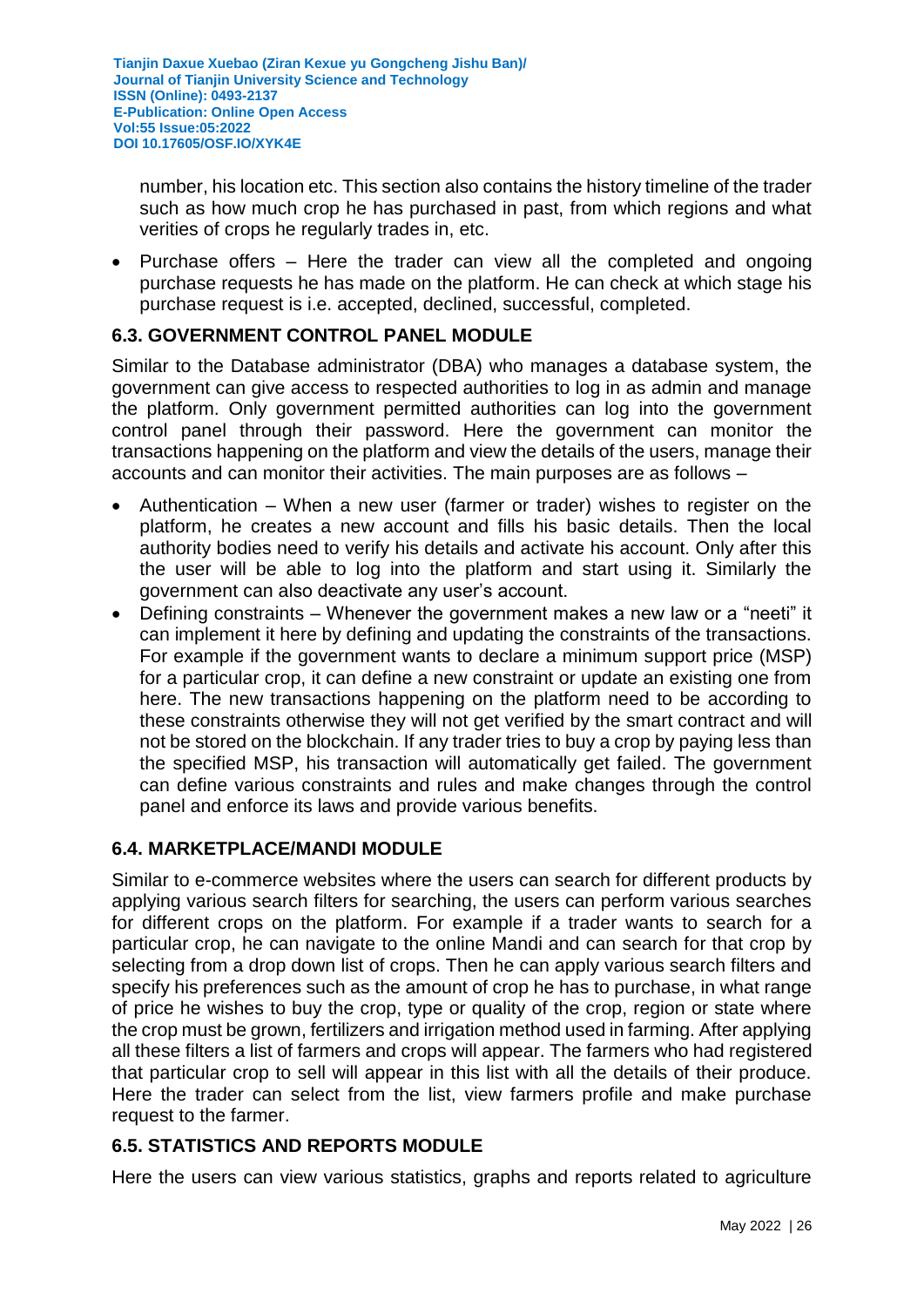and trading of crops. All the data stored on blockchain is fetched, processed and presented to the user in a pictorial and graphical form with the help of various graphs, charts, pie charts and tables to help the user analyze and understand the current patterns and trends in the agricultural market. This data and statistics can also be used for research purpose.

- The users can analyze the demand and supply pattern of various crops across different states and regions over different years.
- The users can view the price patterns of different crops in different regions in different years. Such as how much a particular crop's price has grown or fallen in recent years and for how much average price a particular crop is being traded in various demographic regions in the present season. This can help farmers to analyze how much profit he can make by growing a particular crop and what is the current price rate for his crop in the market.
- The users can view the production patterns and availability patterns of the crops across various regions in past seasons. This can help government analyze the recent trends in agriculture and changes in farming patterns.
- These graphs can show the buying patterns among traders and what crops are more in demand.
- Monsoon reports and weather reports can be made available for users to help them predict the rainfall in different regions. The soil reports and land crop history data can be helpful in analyzing the yield and quality of crops in various regions.

# **6.6. APPLICATION MODULE**

This module defines all the user interface of the application and various components that help users to navigate to other modules and use the features of the application.

This module acts as the interface for other modules to interact with each other and with the smart contract stored on the blockchain. This module consists of API to communicate with the smart contract and call its functions. This module communicates with the smart contract to store and fetch data from the blockchain. This module defines the main user interface and provides features such as notice of recent updates, help and support etc.

# **7. CONCLUSION AND FUTURE WORK**

Block-chain is continuously progressing day by day due to its capability to make system secure at highest level possible up to now. Its application in agriculture sector has ramifying effects on Digital India. Through the model mentioned in this paper, we have provided with such a solution which not only brought transparency in the action plans of the Niti Aayog, hence government to achieve the SDG 2, but also accelerated the way the rural or countryside people can raise their incomes. Therefore, keeping in mind the integrity of information, fraud detection and profits of farmers and traders along with government of India, this model can give us many miraculous outcomes. Also, this model can be better facilitated with some more technologies like the government can also launch a smart phone app and can also use internet of things